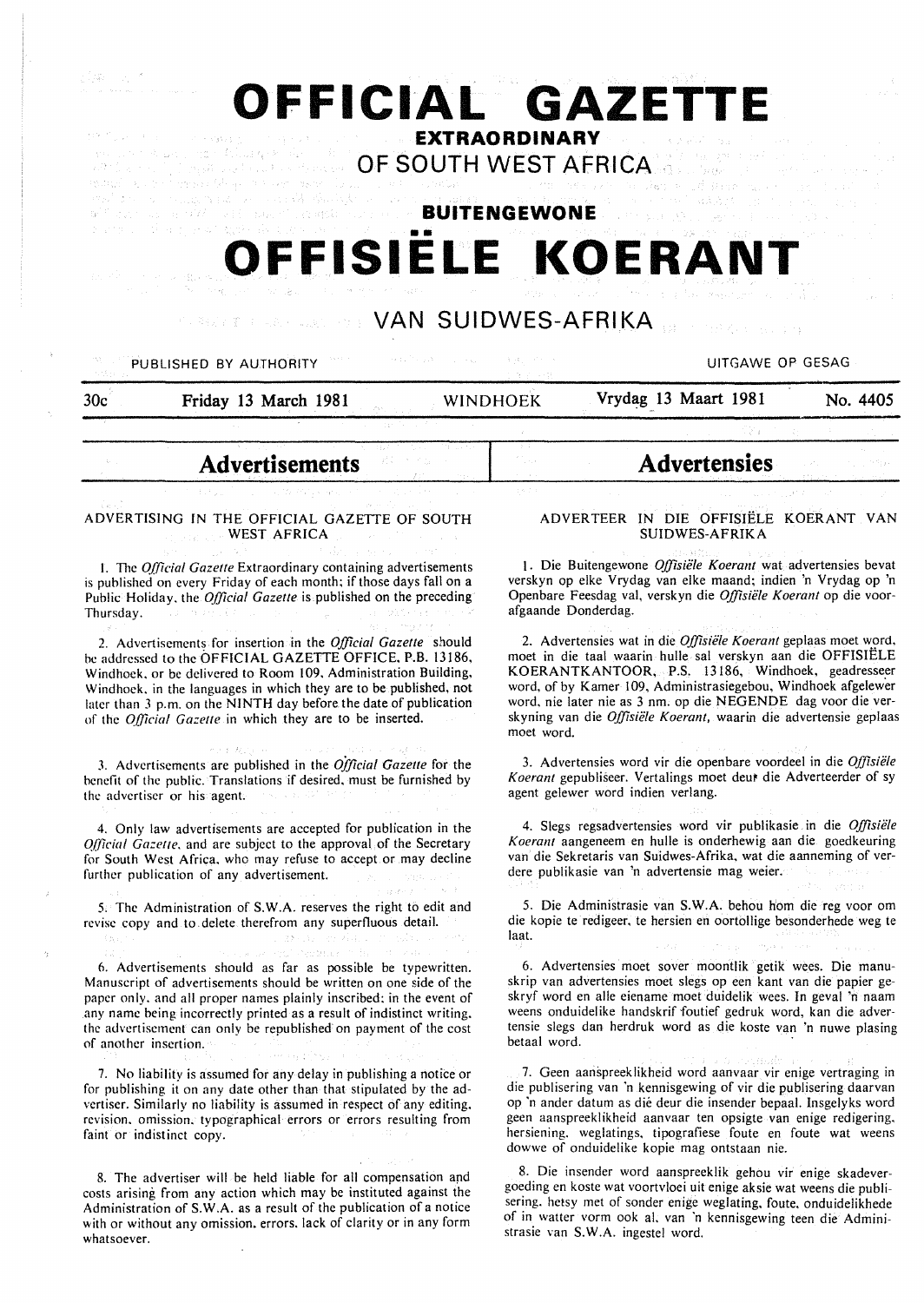9. The subscription for the *Official Gazette* is R12,50 per annum, post free in this Territory and the Republic of South Africa, obtainable from Messrs. The Suidwes-Drukkery Limited, P.O. Box 2196, Windhoek. Postage must be prepaid by overseas subscr! bers. Single copies of the *Official Gazette* may be obtained from The Suidwes-Drukkery, Limited, P. O. Box 2196, Windhoek, at the price of 30 c per copy. Copies are kept in stock for only two years.

10. The charge for the insertion of notices is as follows and is payable in the form of cheques, bills, postal or money orders:

#### LIST OF FIXED TARIFF RATES

| Standardised notices                                                                                                                                | Rate per<br>insertion |
|-----------------------------------------------------------------------------------------------------------------------------------------------------|-----------------------|
|                                                                                                                                                     | R                     |
| Administration of Estates Acts notices: Forms J. 297                                                                                                |                       |
|                                                                                                                                                     | 2,00                  |
|                                                                                                                                                     | 5,00                  |
|                                                                                                                                                     | 5,00                  |
| Change of name (four insertions)                                                                                                                    | 25,00                 |
|                                                                                                                                                     | 6,00                  |
| Insolvency Act and Company Acts notices: J 28, J 29,                                                                                                | 4,00                  |
| $N.B. -$ Forms 2 and 6 —additional statements ac-<br>cording to word count table, added to the basic<br>tariff.                                     |                       |
|                                                                                                                                                     | 2,00                  |
| Naturalisation notices (including a reprint for the ad-                                                                                             |                       |
|                                                                                                                                                     | 2,00                  |
| Slum Clearance Court notices, per premises                                                                                                          | 4,00                  |
| Third party insurance claims for compensation<br>Unclaimed moneys - only in the extraordinary<br>Official Gazette, closing date 15 January (per en- | 2,50                  |
| try of "name, address and amount")                                                                                                                  | 0,80                  |
| Non-standardised notices                                                                                                                            |                       |
| Company notices:                                                                                                                                    |                       |
| Short notices: Meetings, resolutions, offer of com-<br>promise, conversion of company, voluntary<br>windings-up; closing of transfer or members'    |                       |
| registers and/or declaration of dividends<br>Declaration of dividend with profit statements, in-                                                    | 11,00                 |
| Long notices: Transfers, changes with respect to                                                                                                    | 25,00                 |
| shares or capital, redemptions, resolutions, volun-<br>tary liquidations<br>.                                                                       | 37,00                 |
| Liquidator's and other appointees' notices<br>Liquor Licence notices (in extraordinary Gazettes,<br>viz. June/Tvl, November/Cape, January/O.F.S.,   | 7,00                  |
| April/Natal), per bilingual application                                                                                                             | 7,00                  |
| Orders of the Court:                                                                                                                                |                       |
| Provisional and final liquidations or sequestra-                                                                                                    |                       |
|                                                                                                                                                     | 14,00                 |
| Reductions or changes in capital mergers, offer of                                                                                                  |                       |
|                                                                                                                                                     | 37.00                 |
| Judicial managements, curator bonis and similar                                                                                                     | 37,00                 |
|                                                                                                                                                     | 4,00                  |
| Supersessions and discharge of petitions (J 158)                                                                                                    | 4,00                  |
|                                                                                                                                                     |                       |
| Sales in execution and other public sales:                                                                                                          |                       |
| Public auctions, sales and tenders:                                                                                                                 | 18,00                 |
|                                                                                                                                                     | 6,00                  |
|                                                                                                                                                     | 15,00                 |

9. Die jaarlikse intekengeld op die *Offisiiile Koerant* is R 12,50 posvry in hierdie Gebied en die Republiek van Suid-Afrika, verkrygbaar by die here Die Suidwes-Drukkery Beperk, Posbus 2196, Windhoek. Oorsese intekenaars moet posgeld vooruit betaal. Enkel eksemplare van die *Offisiele Koerant* is verkrygbaar van die here Die Suidwes-Drukkery Beperk, Posbus 2196, Windhoek, teen 30c per eksemplaar: Eksemplare word vir slegs twee jaar in voorraad gehou.

10. Die koste vir die plasing van kennisgewings is soos volg en is betaalbaar by wyse van tjeks, wissels, pos- of geldorders:

#### **LYS VAN VASTE TARIEWE**

| Gestandaardiseerde kennisgewings                                                                                | Tarief per<br>plasing |
|-----------------------------------------------------------------------------------------------------------------|-----------------------|
|                                                                                                                 | R                     |
|                                                                                                                 | 6,00                  |
|                                                                                                                 | 5,00                  |
| Boedelwettekennisgewings: Vorms J. 297, J. 295, J.                                                              |                       |
|                                                                                                                 | 2,00                  |
| Derdeparty-assuransie-eise om skadevergoeding<br>Insolvensiewet- en maatskappywettekennisgewings: J             | 2,50                  |
|                                                                                                                 | 4.00                  |
| L.W. — Vorms 2 en $6$ — bykomstige verklarings<br>volgens woordetal-tabel, toegevoeg tot die basiese<br>tarief. |                       |
| Naamsverandering (vier plasings)                                                                                |                       |
| Naturalisasiekennisgewings (insluitende 'n herdruk vir                                                          | 25,00                 |
|                                                                                                                 | 2,00                  |
| Onopgeëiste geld — slegs in die buitengewone $Qffi$ -                                                           |                       |
| siële Koerant, sluitingsdatum 15 Januarie (per in-                                                              |                       |
| skrywing van "naam, adres en bedrag")                                                                           | 0.80                  |
|                                                                                                                 | 5,00                  |
| Slumopruimingshofkennisgewings, per perseel                                                                     | 4,00                  |
| Verlore lewensversekeringspolisse                                                                               | 2,00                  |
| siële koerante, t.w. Junie/Tvl. November/Kaap,<br>Januarie/O.V.S., April/Natal) per tweetalige aan-             | 7,00                  |
|                                                                                                                 |                       |
| Geregtelike en ander openbare verkope:                                                                          |                       |
|                                                                                                                 | 18,00                 |
| Openbare veilings, verkope en tenders:                                                                          |                       |
|                                                                                                                 | 6,00                  |
|                                                                                                                 | 15,00                 |
| Handelsmerke in Suidwes-Afrika                                                                                  | 23,00                 |
|                                                                                                                 | 11,00                 |
| Likwidateurs en ander aangesteldes se kennisgewings                                                             | 7,00                  |
| Maatskappykennisgewings:                                                                                        |                       |
| Kort kennisgewings: Vergaderings, besluite, aan-                                                                |                       |
| bod van skikking, omskepping van maatskappy,                                                                    |                       |
| vrywillige likwidasies, ens.; sluiting van oordrag-                                                             |                       |
|                                                                                                                 |                       |
| of lederegisters en/of verklarings van dividende<br>Verklaring van dividende met profystate, notas in-          | 11,00                 |
|                                                                                                                 | 25,00                 |
| Lang kennisgewings: Oordragte, veranderings met                                                                 |                       |
| betrekking tot aandele of kapitaal, aflossings, be-                                                             |                       |
| sluite, vrywillige likwidasies                                                                                  | 37,00                 |
|                                                                                                                 |                       |
| Orders van die Hof:                                                                                             |                       |
| Voorlopige en finale likwidasies of sekwestrasies                                                               | 14.00                 |
| Verlatings of veranderings in kapitaal, samesmel-                                                               |                       |
| tings, aanbod van skikking                                                                                      | 37,00                 |
| Geregtelike besture. kurator bonis en soortgelyke                                                               |                       |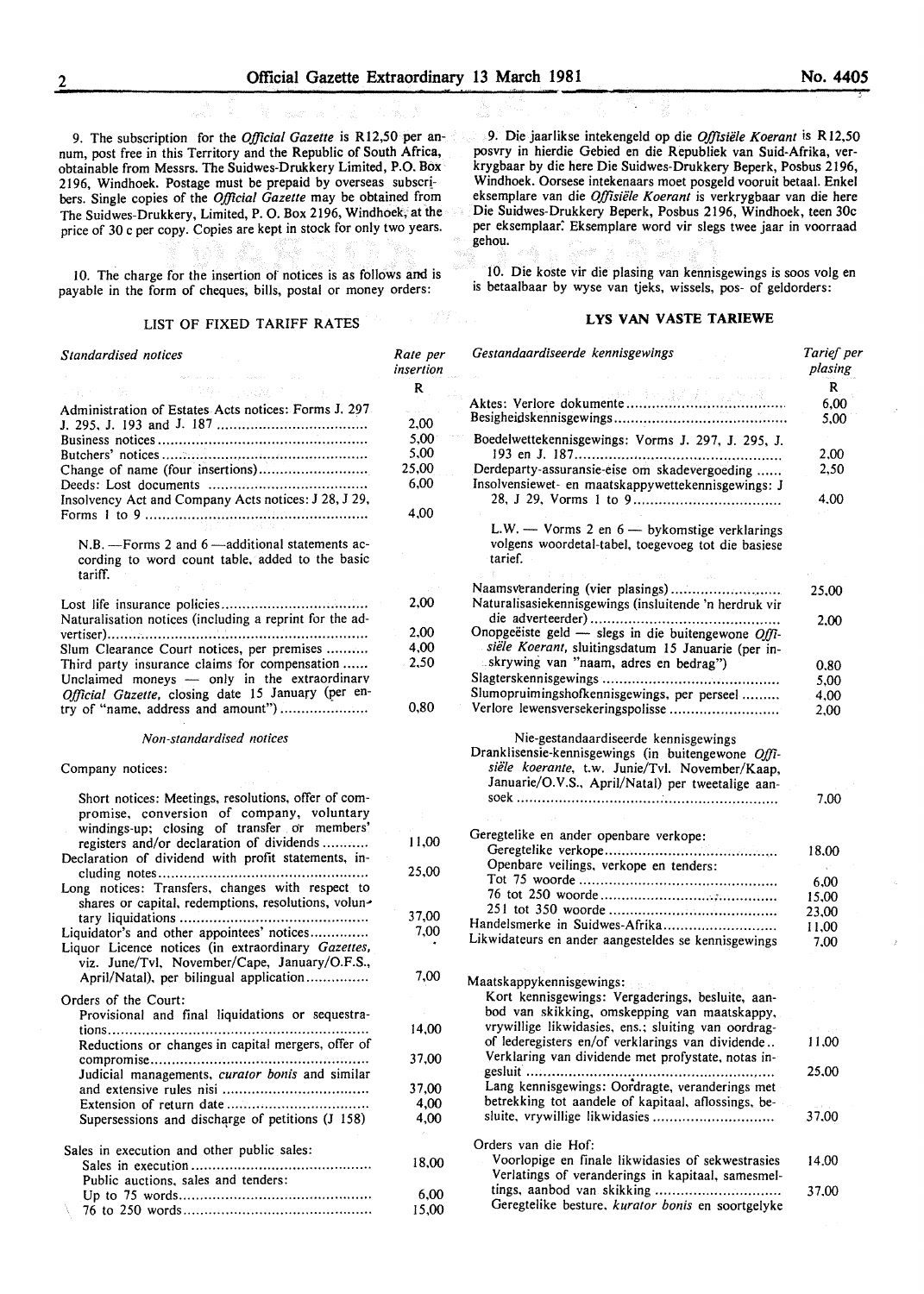|                                  | 23,00 |
|----------------------------------|-------|
| Trade marks in South West Africa | 11.00 |

#### Vorm/Form J 187

# LIQUIDATION AND DISTRIBUTION ACCOUNTS IN DECEASED ESTATES LYING FOR INSPECTION

In terms of section 35(5) of Act 66 of 1965, notice is hereby given that copies of the liquidation and distribution accounts (first and fmal, *'unless otherwise stated)* in the estates specified below will be open for the inspection of all persons interested therein for a period of 21 days (or shorter or longer if *specially stated)* from the date speculed or from the date of publication hereof, whichever may be the later, and at the offices of the Masters and Magistrates as stated.

Should no objection thereto be lodged with the Masters concerned during the specified period, the executors will proceed to make payments in accordance with the accounts.

335/80 - BOTHA Henning Jeremia 350626 5025 00 0 SW AUK Woonstel Nr. 3 Coetzeestraat Pionierspark, Windhoek Volkskas Beperk Pretoria

465/80 - CLOETE Elsie Johanna Dorothea 103829919 Hoer Tegniese Skoolkoshuis, Hegelstraat, Academia, Windhoek Windhoek Volkskas Beperk Pretoria

219/80 - LAUBSCHER Dirk Jacobus Everhardus 3710075036005 Windhoek Windhoek Barclays-Nasionale Bank Beperk Windhoek

1/81- LOBERT Getrud Anna Mathilde Swakopmund 9000 Lobert Christian Heinrich Alexander Swakopmund Windhoek Barclays National Bank Limited Windhoek

|                                                    | 37.00 |
|----------------------------------------------------|-------|
|                                                    | 4.00  |
| Tersydestellings en afwysings van petisies (J 158) | 4.00  |

## LIKWIDASIE- EN DISTRIBUSIEREKENING IN BESTORWE BOEDELS WAT TER INSAE LE

Ingevolge artikel 35(5) van Wet 66 van 1965, word hierby kennis gegee dat duplikate van die likwidasie- en distribusierekenings (eerste en finale, *tensy anders vermeld)* in die boedels hieronder vermeld, in die kantore van die Meesters en Landdroste soos vermeld en gedurende 'n tydperk van 21 dae (of korter of Ianger *indien spesiaal vermeld)* vanaf gemelde datums of vanaf datum van publikasie hiervan, as dit later is, ter insae lê van alle persone wat daarby belang het.

lndien binne genoemde tydperk geen besware daarteen by die betrokke Meesters ingedien word nie, gaan die eksekuteurs oor tot die uitbetalings ingevolge gemelde rekenings.

19/80 - FORBES Gert Robert Plattelaan 20, Tamariskia Eerste en Finale Windhoek Regina Jeanette Forbes Swakopmund Swanepoel & Kinghorn Swakopmund

505/80- HACKER Erna Elise Martha 1107210034007 John Meinertstraat 98, Windhoek, SW A Weduwee Windhoek R. H. Meyeridricks, Santamtrust Kaapstad

17/81 - VILJOEN Martha Magdalena 001010 0007 00 3 Spinolastraat, Academia Windhoek Windhoek Barclays Nasionale Bank Beperk Windhoek

387/80 - METCALFE Trevor Grahame Windhoek SWA Windhoek F.M. Oehl Trust Windhoek

393/80- VICK Erwin Werner Hugo Paul 050320 5013 00 9 30 Bismarck Street, Windhoek Gertrud Hilda Vick (Born Ahrens) Windhoek Fisher, Quarmby & Pfeifer, Windhoek

#### Vorm/Form J 193

# NOTICE TO CREDITORS IN DECEASED ESTATES

All persons having claims against the estates mentioned below are hereby called upon to lodge their claims with the executors concerned, within 30 days (or otherwise as indicated) calculated from the date of publication hereof. The information is given in the following order: Estate number, surname and christian names, date of birth, identity number, last address, date of death; surviving spouse's names, surname date of birth and identity number; name and address of executor or authorised agent, period allowed for lodgement of claims if *other than* 30 *days.* 

513/80- KRIEL Mina Janetta (ook bekend as Wilhelmina Janetta) 24 April 1906 060424 0005 00 8 Erf 478 Monumentweg Omaruru 24 Oktober 1980 Barclays Nasionale Bank Beperk Windhoek

482/80- FOLKUS Elaine 24 Maart 1941 41032 40014 00 9 Bristowestraat 248 Grootfontein 20 September 1980 Johannes Jurie Folkus p/a Gertenbach & Van Zyl Posbus 43 Grootfontein 30 dae Windhoek SWA

## KENNISGEWING AAN KREDITEURE IN BESTORWE BOEDELS

Alle persone wat vorderinge het teen die boedels hieronder vermeld, word hierby versoek om hul vorderinge by die betrokke eksekuteurs en binne 'n tydperk van 30 dae (of andersins soos aangedui) gereken vanaf die datum van publikasie hiervan in te !ewer. Die inligting word verstrek in die volgorde: Boedelnommer, familienaam en voorname, geboortedatum, persoonsnommer, laaste adres, datum oorlede; nagelate eggenoot(note} se name, familienaam, geboortedatum en persoonsnommer; naam en adres van eksekuteurs of gemagtigde agent, tydperk toegelaat vir lewering van vorderings *indien anders as* 30 *dae.* 

11/81- COHEN Jackie Leslie 11 March 1921 210311 01 00052 P.O. Box 31, Windhoek lO December 1980 Naomi Cohen 11 February 1930: 300211 01 00170 Lorentz & Bone Windhoek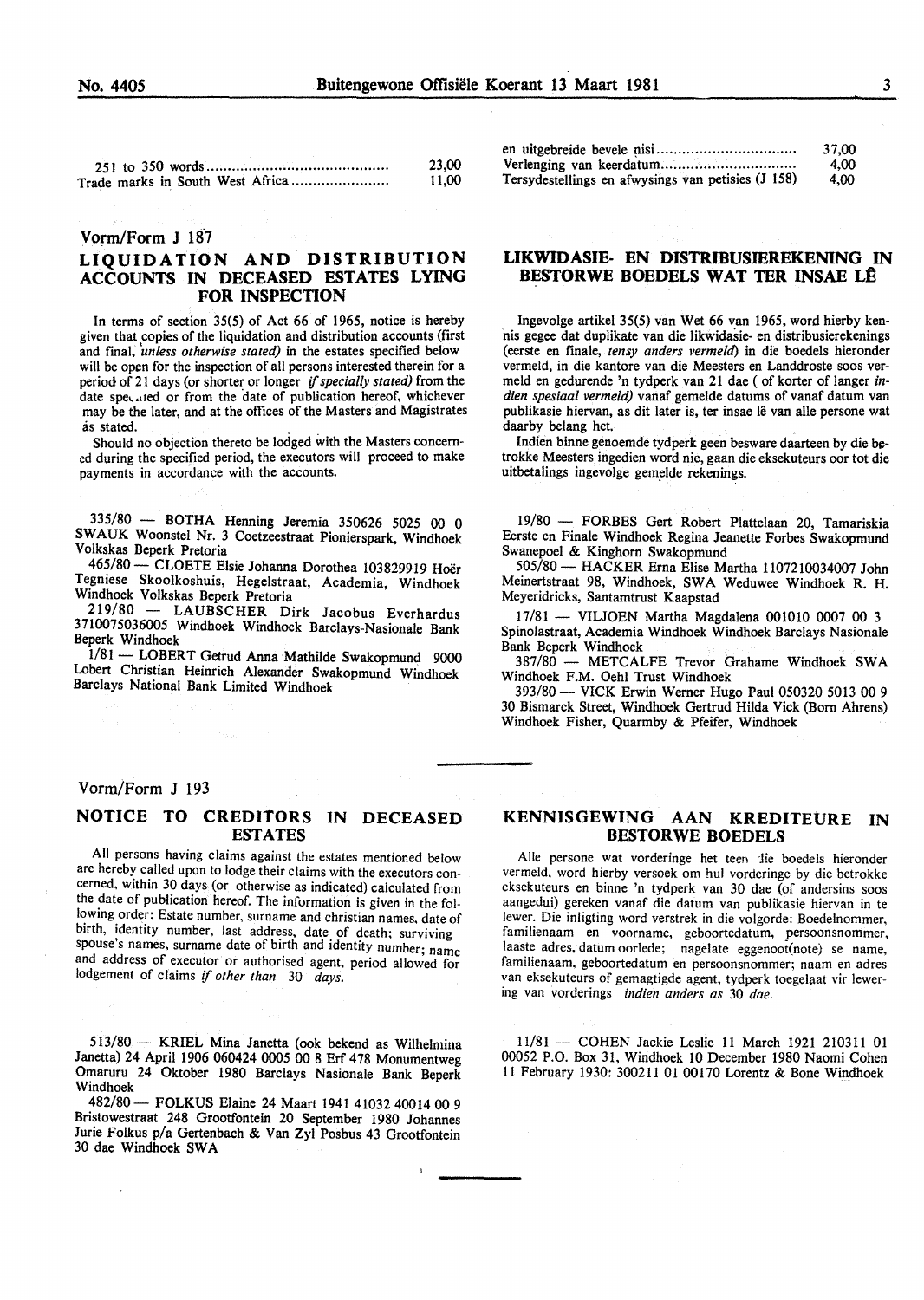Vorm/Form 519

#### LIQUIDATION AND DISTRIBUTION ACCOUNT IN DE-CEASED ESTATE LYING FOR INSPECTION

In terms of section 35 (5) of Act 66 of 1965 notice is hereby given that the liquidation and distribution account in the Estate specified in the Schedule will be open for the inspection of all persons interested therein for a period of 21 days fromt he date of publication hereof (or otherwise as indicated) at the offices of the Master of the Supreme Court and Magistrate, as stated.

Should no objection thereto be lodged with the Master during the specified period, the Executor will proceed to make payment in accordance therewith.

**Carl Ave** 

 $\sim$  2.5  $\%$ 

20/81 - HOFFMAN Josias Matthiam 080810 5007 00 5 Keetmanshoop Eerste en Finale Likwidasie en Distribusie rekening Hoffman Hester Magrietha Jacoba 13 03 1981 Windhoek Keetmanshoop Standard Bank SWA Ltd Windhoek

27/81- POTGIETER Jacobus Christoffel 100 903 5014 00 0 Grootfontein Eerste en Finale Likwidasie en Distribusie Rekening Potgieter Margaretha Johanna Jacoba 13 03 1981 Windhoek Grootfontein Standard Bank SWA Ltd Windhoek

412/79- KRUGER Gideon Padrix 170725 5023 00 3 Outjo Eerste en Finale Likwidasie en Distribusie Rekening Kruger Anna Catharina 13 03 1981 Windhoek Outjo Standard Bank SWA Ltd Windhoek

#### Vorm/Form No. 517

#### NOTICE TO CREDITORS IN DECEASED ESTATES

All persons having claims against the estates specified in the schedule, are called upon to lodge their claims with the executors concerned within a period of 30 days (or otherwise as indicated) from the date of publication hereof.

#### LIKWIDASIE EN DISTRIBUSIEREKENING IN BESTORWE BOEDEL WAT TER INSAE LE

lngevolge artikel 35 (5) van Wet 66 van 1965 word hierby kennis gegee dat die likwidasie- en distribusierekening in die Boedel in die Bylae vermeld in die kantore van die Meester van die Hooggeregshof en Landdros soos vermeld vir 'n tydperk van 21 dae vanaf die datum van publikasie hiervan (of andersins soos aangedui) ter insae sal le vir aile persone wat daarby belang het.

Indien geen besware daarteen by die Meester binne die gemelde tydperk ingedien word nie, sal die eksekuteur tot uitbetaling daarvolgens oorgaan.

449/80- BRUYNS Hendrika Christina 120612 0009 00 8 Windhoek Eerste en Finale Likwidasie en Distribusie Rekening 13 03 1981 Windhoek Standard Bank SWA Ltd Windhoek

441/80- ANTROP Wilhelm 010910 5006 00 0 Swakopmund Eerste en Finale Likwidasie en Distribusie rekening 13 03 1981 Windhoek Swakopmund Standard Bank SWA Ltd Windhoek

31/81- RAUPERT Friedrich Carl Hermann 260127 5021 00 7 Plaas Etaneno Kalkfeld Eerste en Finale Likwidasie & Distribusie Rekening 13 03 1981 Windhoek Otjiwarongo Mev. Erika Raupert Windhoek

#### KENNISGEWING AAN KREDITEURE IN BESTORWE **BOEDELS**

Aile persone wat vorderinge het teen die boedels in die bylae vermeld, word versoek om sodanige vorderings binne 'n tydperk van 30 dae (of andersins soos aangedui) vanaf die datum van publikasie hiervan by die betrokke eksekuteurs in te lewer.

80/81- READ Henry Clifford 09 12 1921 211209 5028 00 8 Rundu 13 01 1981 Standard Bank SWA Ltd Windhoek Windhoek SWA

## Form/Vorm J 297

# ELECTION OF EXECUTORS

The estates of the persons mentioned below being unrepresented, interested parties are hereby given notice by Masters of the Supreme Court of South Africa, that meetings will be held in the several estates at the places, dates and times specified, for the purpose of selecting some person or persons for approval by the respective Masters, as fit and proper to be appointed by them as executors, curators or tutors, as the case may be, indicating the par· ticulars as follows: Estate number, surname and christian names of deceased, and occupation; date of death; place, date and time of meeting. The contract of the contract of the contract of the contract of the contract of the contract of the contract of the contract of the contract of the contract of the contract of the contract of the contract of the c

90/81 - SEKOPAMASHE Vincent Soldaat 18 Mei 1980 27 Maart 1981 om IOvm. Meester Windhoek

45/81 - BRINKMAN Elfrieda Annamarie Huisvrou 26 Desember 1980 27 Maart 81 om 10 vm. Meester Windhoek

#### VERKIESING VAN EKSEKUTEURS

Aangesien die boedels van die persone hieronder vermeld nie verteenwoordig is nie word hierby deur Meesters van die Hooggeregshof 'van Suid-Afrika aan belanghebbendes kennis gegee dat byeenkomste ten opsigte van die verskillende boedels op die plekke, datums en tye vermeld, gehou sal word, met die doel om 'n persoon of persone te kies vir goedkeuring deur die onderskeie Meesters as geskik en bekwaam om deur hulle aangestel te word as eksekuteurs, kurators of voogde, na gelang van omstandighede, met aanduiding van die besonderhede in die volgorde: Boedelnommer, familienaam en voorname van oorlede persoon, en beroep; datum van oorlye; plek, datum en tyd van byeenkoms.

444/80 - ROOS Magdalena Fransina Huisvrou 12 September 1980 27 Maart 1981 om 10 vm. Meester Windhoek